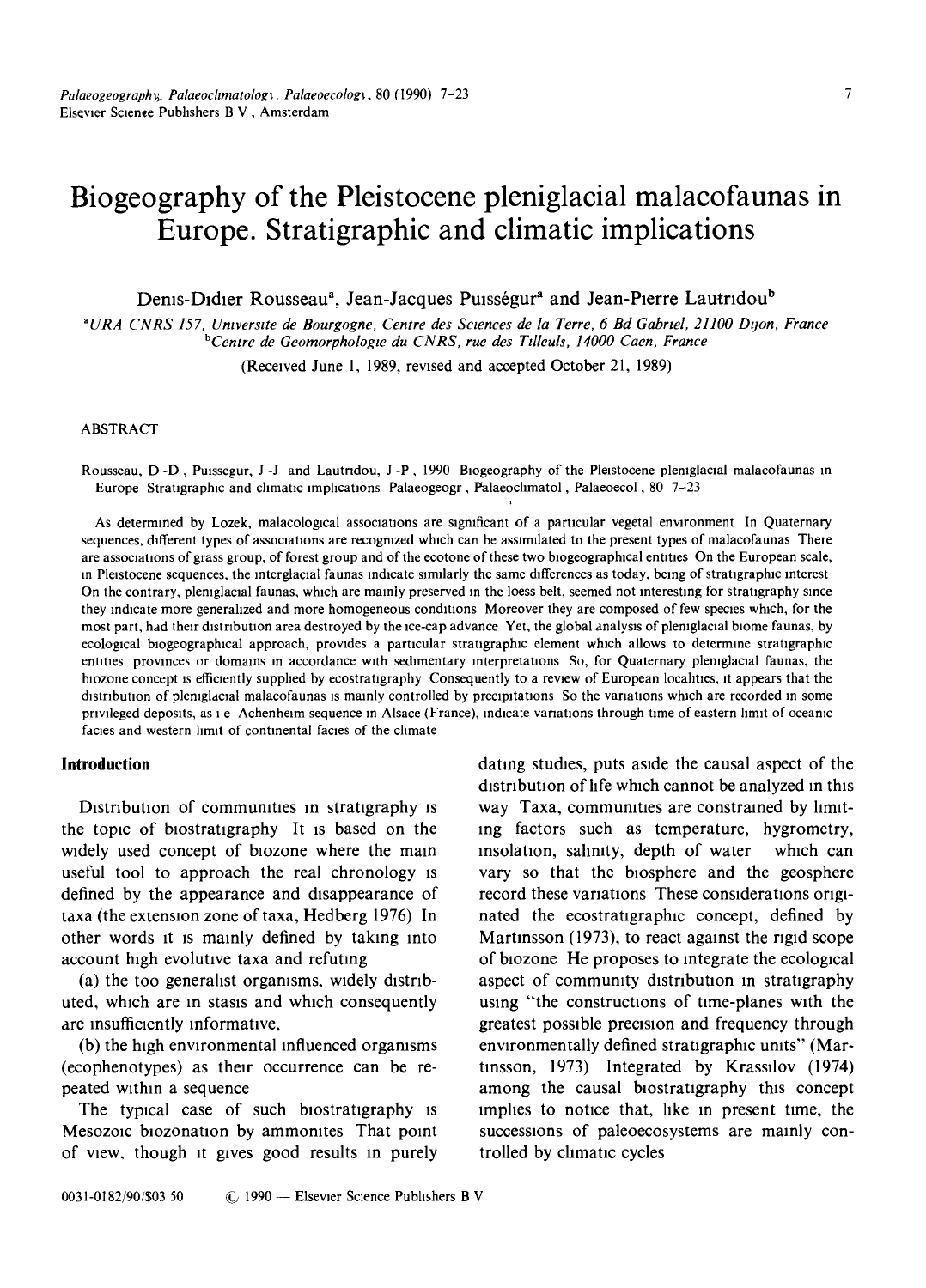

Fig 1 Theoretical succession of two biozones Spatial and temporal distribution of communities  $(A-E)$  in each of the biozones Time axis is vertical The horizontal scale is comprised between 10 and 1000 km (from Waterhouse, 1976, modified)

Following Krassilov, Waterhouse (1976) proposes to clarify the nomenclature and the relations between chronostratigraphic, lithostratigraphic, biostratigraphic and ecostratigraphic units In this scope, a biozone includes several communities (Fig 1) and corresponds roughly to a floral or faunal province, knowing that communities are distributed following a climatic gradient. So he associates communities to species, provinces to genera and biomes to families levels Then, studying these entities through time could be relevant to Stratigraphy But by integrating the ecological aspect, it also corresponds to Biogeogra*phy* Once more, from this correspondence, confusions can appear in the sense of the terms used as ecological and historical factors are not precisely discriminated The biome concept illustrates such confusion

The biome concept (Clements, 1949) has been created to evoke that animal populations are associated with formations of wide vegetal complexes, a biome is thus a community of plants and animals, usually of the rank of a formation In other words it represents a climatic vegetal and animal community From this point of view the



Fig 2 Spatiotemporal representation of the main biological assemblages according to evolutive changes. The dotted lines indicate that the limit for each entity can be moved over or under the proposed boundary as expressed by the exposure of 10 Ecological and historical factors have reversed arrows to represent the weighting of each factor with regards to the type of approach (from Rousseau, in press, modified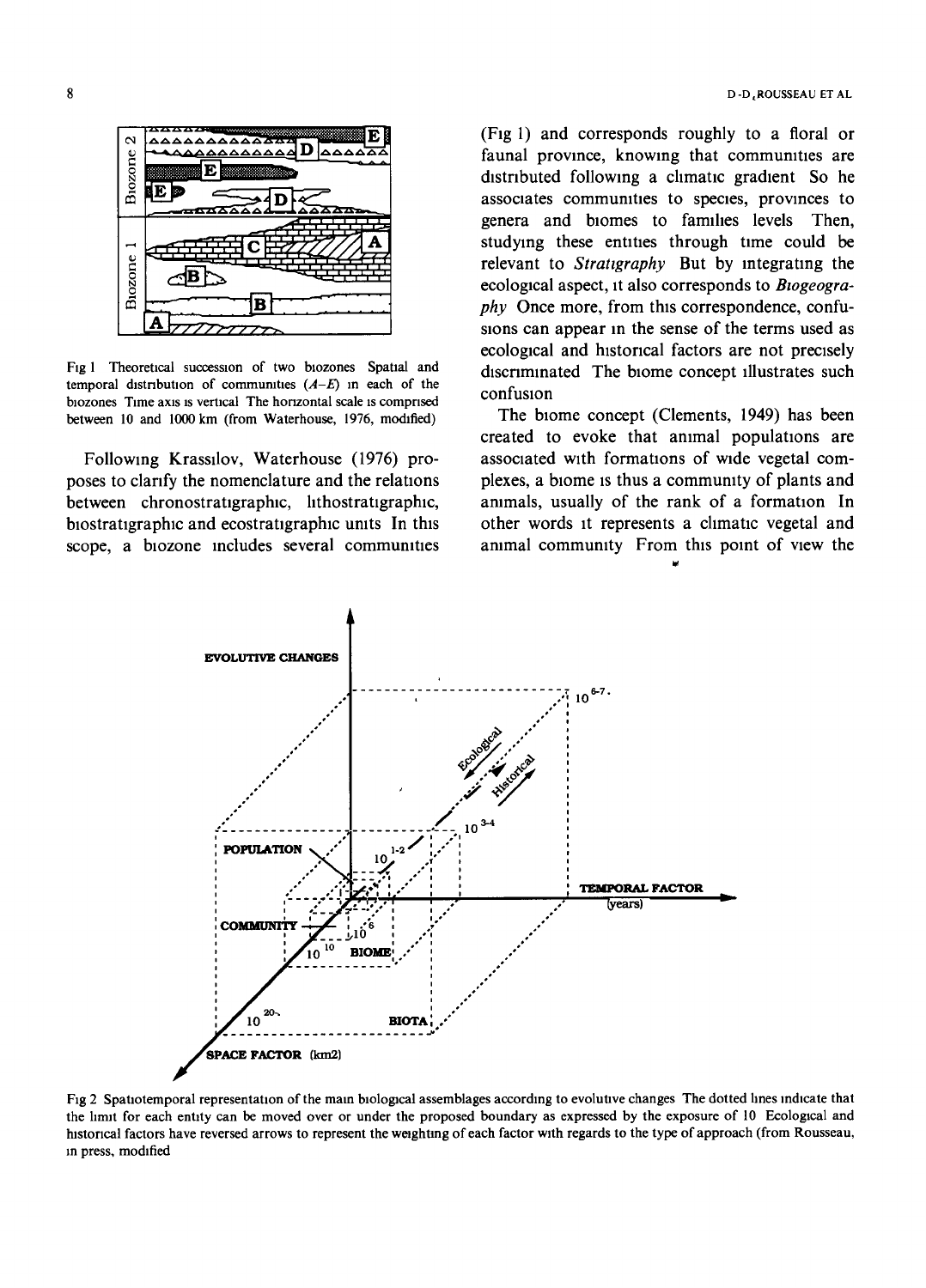ecological factor is a major one as it can be observed in present time The historical (le evolutive) factor has to be taken into account only when the history of the biome has to be analyzed Thus applied to the past, speaking about biomes reveals the necessary weighting between ecological and historical factors (Fig 2) In a determined area, the occurrence of successive different and opposed blomes will correspond (a) to the occurrences of major climatic changes through time due to climatic cychclty or orogenic phases, (b) also to the history of floral and faunal stocks In fact, what Waterhouse calls biome referring to families does not correspond to the original definition given by Clements (1949) The confusing blome of Waterhouse is the so-called biota, the historical community (at family or genus level) commonly used in historical biogeography (Croizat, 1958, Nelson and Platnick, 1981)

In this case, integrating ecosystems in stratigraphy seems to be a too difficult challenge because, apart from the Quaternary, the fossil ecosystems have little in common with recent conditions Nevertheless, it is correct to assume that mainly causal blogeographlcal studies can provide precise scopes of life evolution for stratlgraphic interpretations But the reverse assumptions is really less valid, in a global point of view, because of a too rigid scope This is the reason why, as proposed by Rousseau (in press), the integration of ecology is suitable within causal blogeography, which provides a better scope than biostratigraphy

How can causal ecological blogeography supplant biostratigraphy? In other words, what is the evolution of biomes through time9 According to Braque (1988), two main aspects have to be analyzed

The first is that blomes are factual In recent time, the distribution of blomes can appear to approximate a latitudinal gradient, in accordance with vegetal formations (Fig 3) But in fossil deposits, the succession of blomes through time has to be parallel with the occurrences of global climatic events groups together within cycles

The second is that the composition of the biomes reveals structural changes The composition of a blome IS representative of the area where it occurs According to the geomorphology, to the geogra-



Fig 3 Biotic entities  $A$  and  $A'$  characterize two biological assemblages among one biome At present, such splitting occurs m the three mam types of vegetal covenng with regard to latitude and longitude In the fossil record, similar discriminations can be observed in Quaternary deposits where latitude factor is assimilated to time

phy of the country, different domains or provinces can be determined with reference to the occurrence of particular taxa (biological entities  $A$  and  $A'$  in Fig 3) The different blomes saw their distribution changed through time as for example during the Quaternary, in front of advances and retreats of ice caps, with direct implications in their composition (Rousseau, 1989)

The causal biogeography, hypothetic-deductive, consists to follow the spatlotemporal evolution of the recognized blomes, their relation and to propose a hypothetical sketch which will be confirmed or not with regard to other biological, morphosedlmentary or climate data In the case of the pleniglacial biomes in Europe, their evolution during the Middle and the Upper Pleistocene provides new stratigraphic information

# **The European Pleistocene Pleniglacial biomes**

#### *The faunal concept*

Two major trends appear referring to the main malacological works in Europe Sparks' and Lozek's approaches They both analyze malaco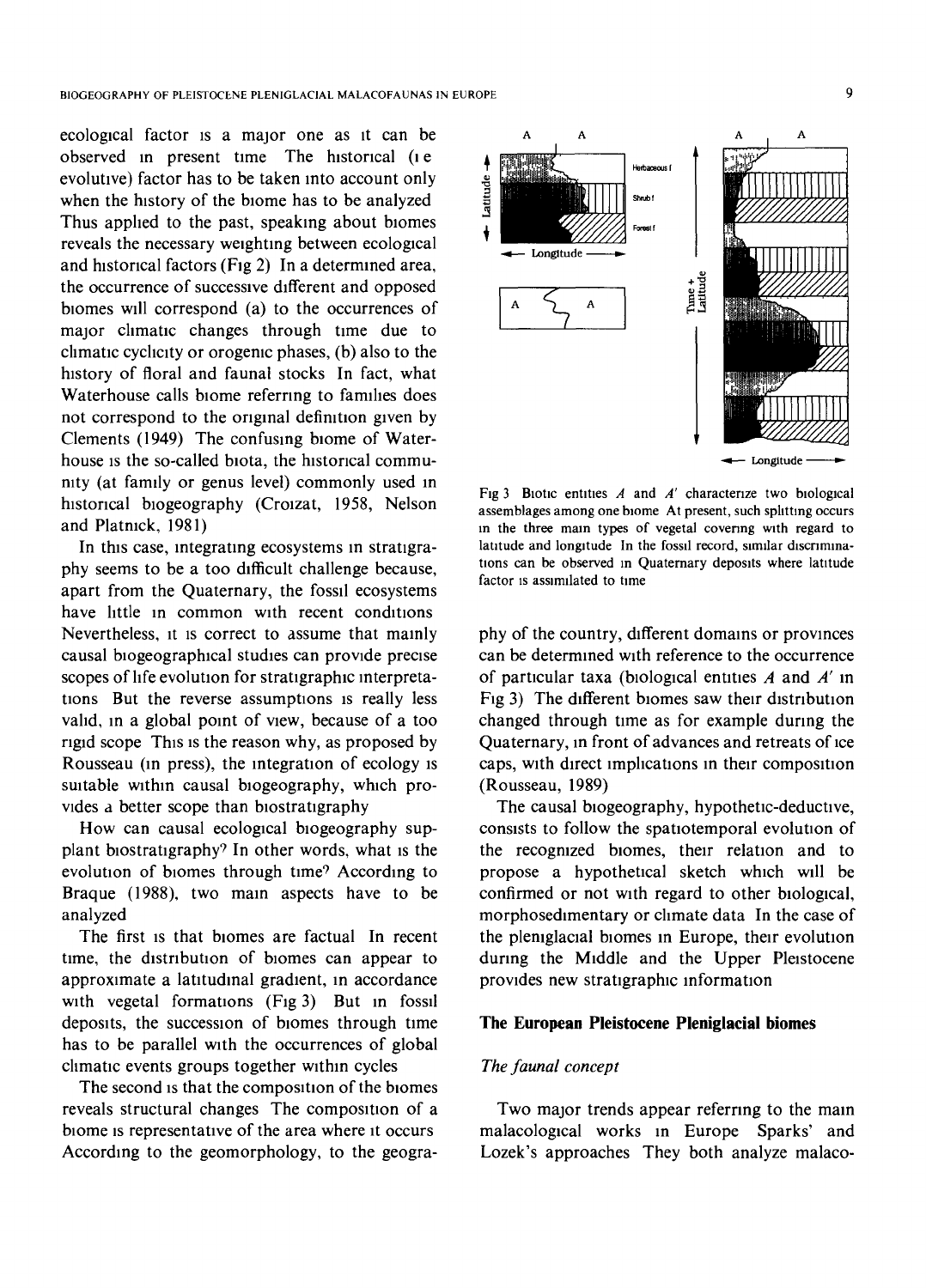I0 D D ROUSSEAU ET AL

faunas by the recognition of different ecological groups but paleochmatic interpretations are based on different elements For Sparks, 4 main groups are determined according to the latitudinal distribution of the taxa (A) Species reaching to or almost to the Arctic Circle in Sweden, (B) Species reaching roughly 63°N in Sweden, (C) Species reaching roughly  $60-61^\circ N$  in Sweden, i.e. the approximate limit of the oak, (D) Species only found in the very southern of Scandinavia or confined to the European mainland (Sparks, 1961, 1964) Use of these groups can be found in different analyses (Furhmann, 1973, Meijer, 1985)

Lozek (1964), and Puisségur (1976) determined associations which correspond to climatic conditions glacial, interglacial and transitional Such a distinction recalls the three main ecological entities recognized by biogeographers grass, forest and their ecotone For example within glacial faunas, Lozek recognizes *Puptlla* and *Columella* faunas Their composition is different as in richness as in abundance The *Pupdla* fauna is mainly composed by the *Pupilla* species *P* muscorum, *P* alpicola, *P* loessica, *P* sterri, but *Trichia hispida*, *Succinea oblonga* are also present Sometimes few *Valloma*  tenulabris and *Helicopsis striata* can occur The *Columella* assemblage groups *Columella columella, Vertigo parcedentata, Pupdla muscorum, Pupdla alpwola, Verttgo genesu, Verttgo alpestrts, Eucobresta mvahs,* and sometimes *Artanta arbustorum alptcola, Euconulus fulvus, Nesovttrea hammoms, Clauslha dubta* and *Orcula dohum* While a *Columella* fauna is quite present in Scandinavia (Swedish and Norwegian tundra area), the *Pupdla* fauna is a heterogeneous assemblage, with regard to present ecological characteristics of the included species, which does not occur in present time The important fact In Lozek's nomenclature is that these faunas correspond to specific environments i e tundra-like for *Columella* and loess steppe for *Pupdla* As they represent different types of vegetal covenng, they have to be assimilated to different biomes

So the biome approach which takes into account the global dynamic of life, is more appropriate for the analysis of the distribution of pleniglacial malacofauna with regards to Quaternary cyclicity and thus allows to define a good stratigraphic scheme

# *Published data*

In Quaternary deposits, loess is the best sediment for analysis of the historical distribution of these pleniglacial biomes because it is widespread in Europe, mainly in longitude, the time record being roughly continuous and because a lot of informative molluscs have been well preserved Many studies have been made on the large European loess belt (Fig 4) The varied outcrops have different importance yielding one or several climatic cycles It is not the place here to list in detail all the sites but for Czechoslovakia we have to refer to Lozek (1964, 1976), Horacek and Lozek (1988), for East Germany to Furhmann (1973) (Pegau, Grimma, Golzern, Altenburg, Klosterbuch), for West Germany to Lozek (Karlich, in Brunnacker et al, 1971, Puisségur (Arlendorf), in Brunnacker et al, 1975, for Poland to Alexandrowicz (1986) (Odonov), for Austria to Lozek (1976) (Krems), for France to Puisségur (1976) (Schiltigheim), Longpré-les-Corps-Saints (in Sommé et al, 1984), Tancarville (in Lebret et al, 1983), Achenheim (1978), to Rousseau (1987) (Achenheim) for Channel Islands to Keen (1978) (Jersey), and Rousseau and Keen (1989) (Portelet Bay) In all these sites one or the two biomes have been recognized in good stratlgraphlc position

Beside loess outcrops, cryoclastic deposits can also provide well preserved malacofauna see Lozek (1964), Puisségur (1976, 1974), Kerney (1963, 1977), which complete the data set

# *New data*

Since several years, the stratigraphy of Quaternary loess deposits has been greatly developed in Western France mainly by J P Lautridou and J L Monnier, providing new data Generally the sequences have been published in details contrary to the malacological contents This is the reason why they are presented here (Fig 4)

In Brittany, loess sections have been Investigated by Monnler (1980) The few fosslhferous sequences are mainly located in St Brieuc Bay, north of Brittany They provided Weichselian molluscan faunas according to stratigraphic correlations with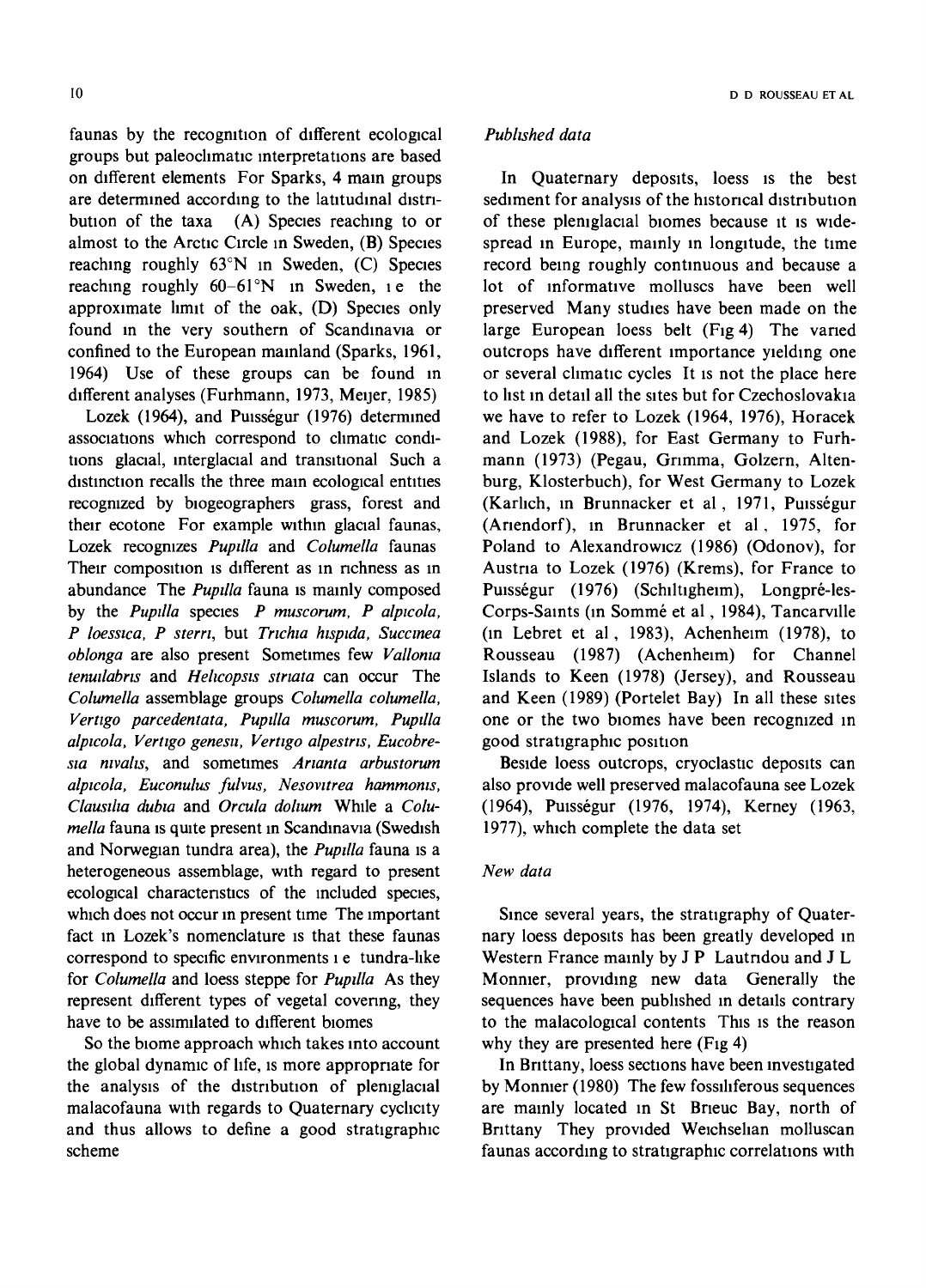

Fig 4 Map of the European loess belt Location of the different sites discussed m the text Unpubhshed ones are underhned  $a =$ loess  $b =$ last glacial advance c = maximum glacial advance

the north of France and Normandy (Lautridou et al, 1983. 1986)

(a) Port-Morvan (Fig 4, 5) near St Brieuc is a loess section where Upper Saallan and Welchsehan levels have been preserved This IS a complete reference sequence for Brittany In lower Weichsellan levels, the malacofauna seems mixed (glacial and reworked interglacial faunas) But the Weichselian pleniglacial fauna is represented by *Pupilla* muscorum with some intrusive individuals of *Cecthotdes actcula* 

(b) St Guimond and Vauclair (Fig 4) are two loess sections correlated with Port-Morvan) But molluscs have been recognized in only one level The association is composed by *Pupdla muscorum*  and *Trichia hispida* 

(c) Ot Ar Villiec (Fig 4, 5) sequence is on Bréhat ~sland, located In the western part of St Brleuc Bay Following Monnier, the fossiliferous level where *Columella columella* occurs is correlated with pleniglacial deposits in Port-Morvan with only *Pupdla muscorum* There is a double interest for the Bréhat fauna First, this pleniglacial fauna is the far western pleniglacial malacofauna where *Columella columella* occurs Second, the composition of the association with *Columella columella*, *Pupdla muscorum, Succmea oblonga* and *Ltmax* sp is similar to that observed at Portelet Bay in Jersey (Rousseau and Keen, 1989)

(d) Mont Dol (Fig 4, 5) is a granitic rock which stands In a large low plain close to Mt St Michel In one level occurs a pleniglacial fauna composed by *Pupilla muscorum* and *Trichia hispida* with few *Galba truncatula* 

Loess sections in Normandy and Paris Basin have been mamly investigated by Lautndou (1985) but as in Brittany, few of them are fosslhferous

(a) Mesnil-Esnard  $(Fig 4, 6)$  is a Weichselian loess sequence truncated at its basis (lack of the Eemlan interglacial soil) overlaying Saahan loam and paleosoils Pleniglacial fauna is composed by *Pupilla muscorum, Trichia hispida* and *Succinea oblonga* while below only *Puptlla muscorum* occurs in the fosslllferous levels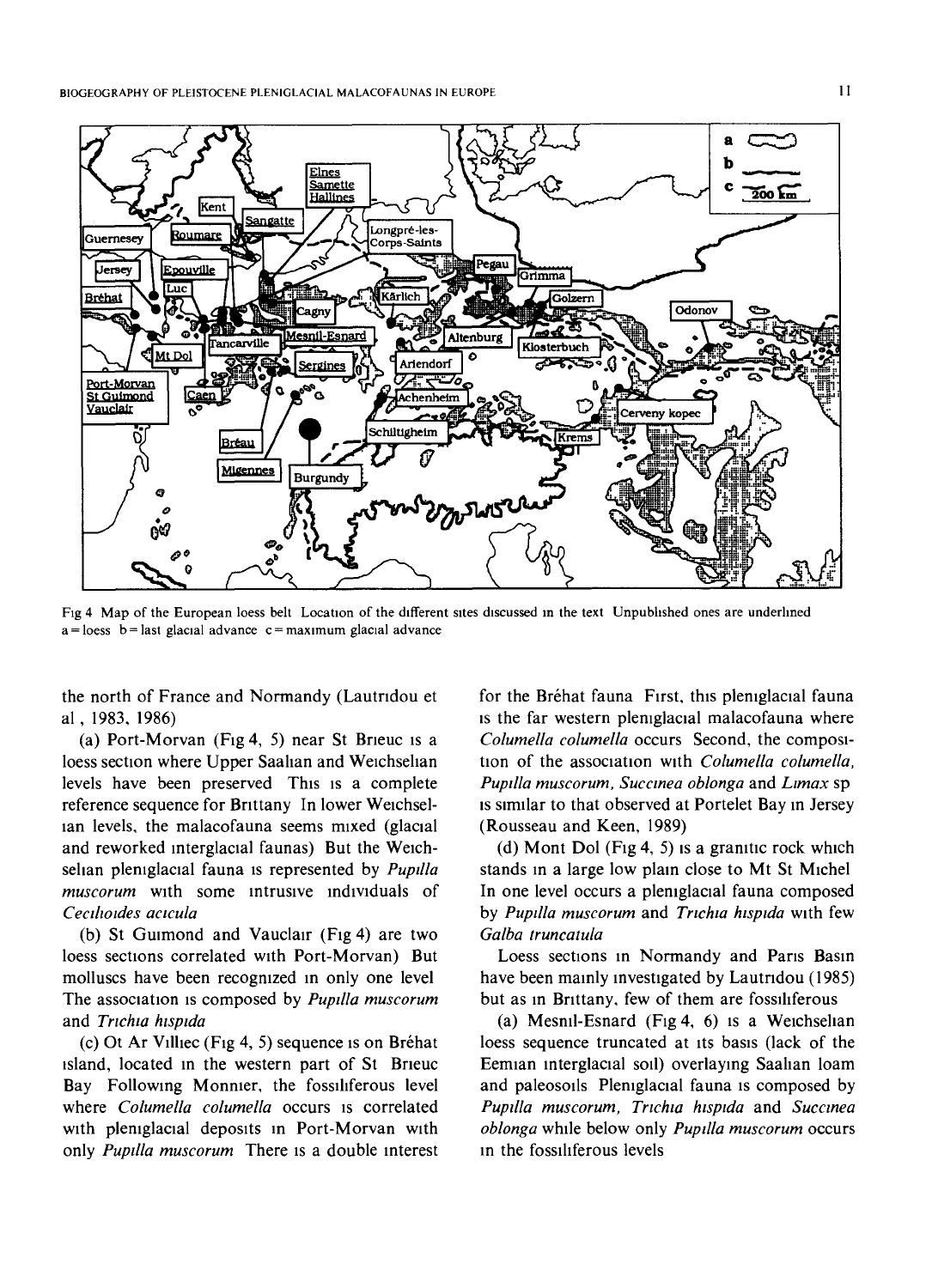

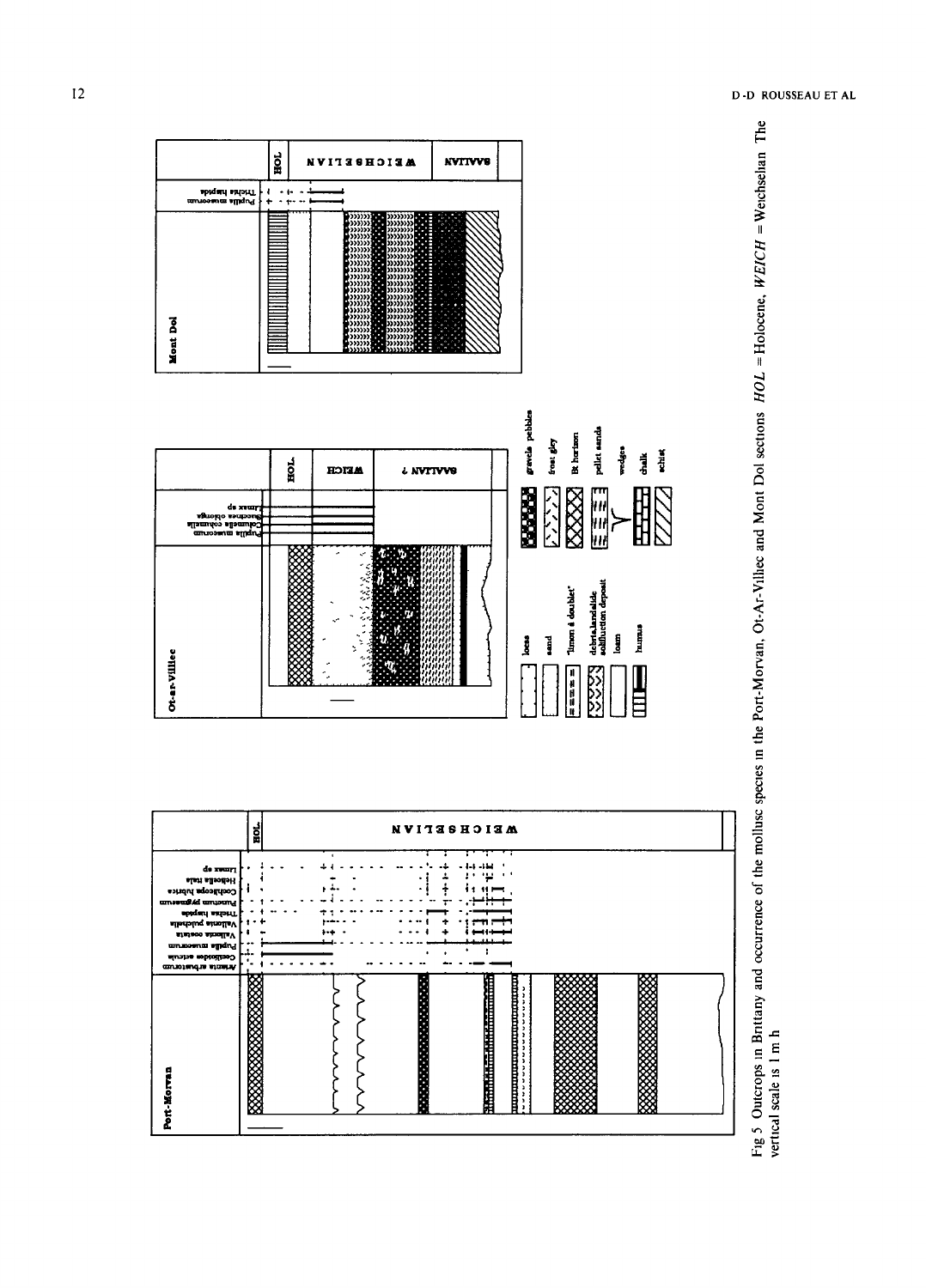

Fig 6 Outcrops in Normandy and occurrence of the mollusc species at the Mesnil-Esnard, Roumare and Épouville sections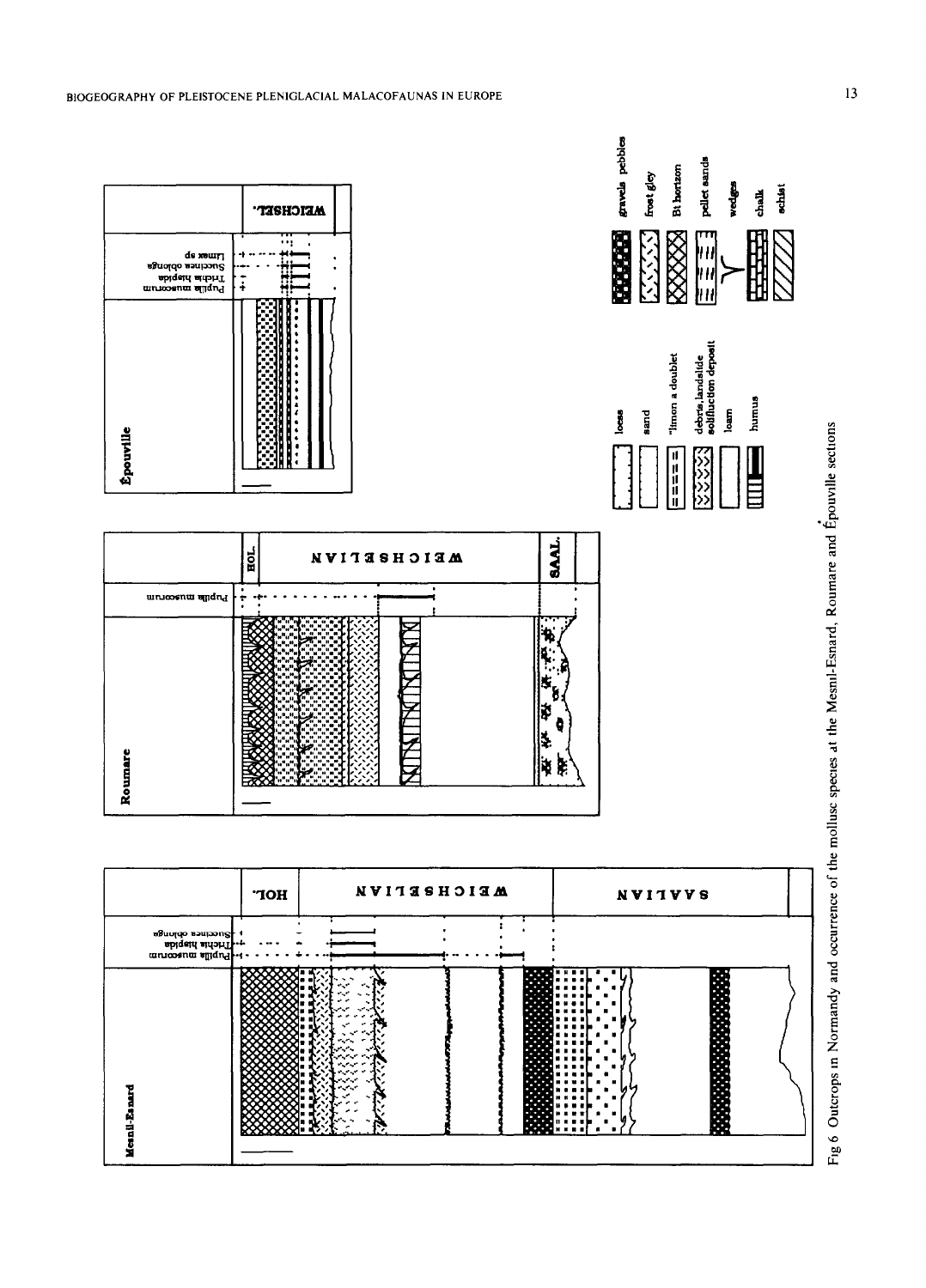



#### **D D ROUSSEAU ET AL**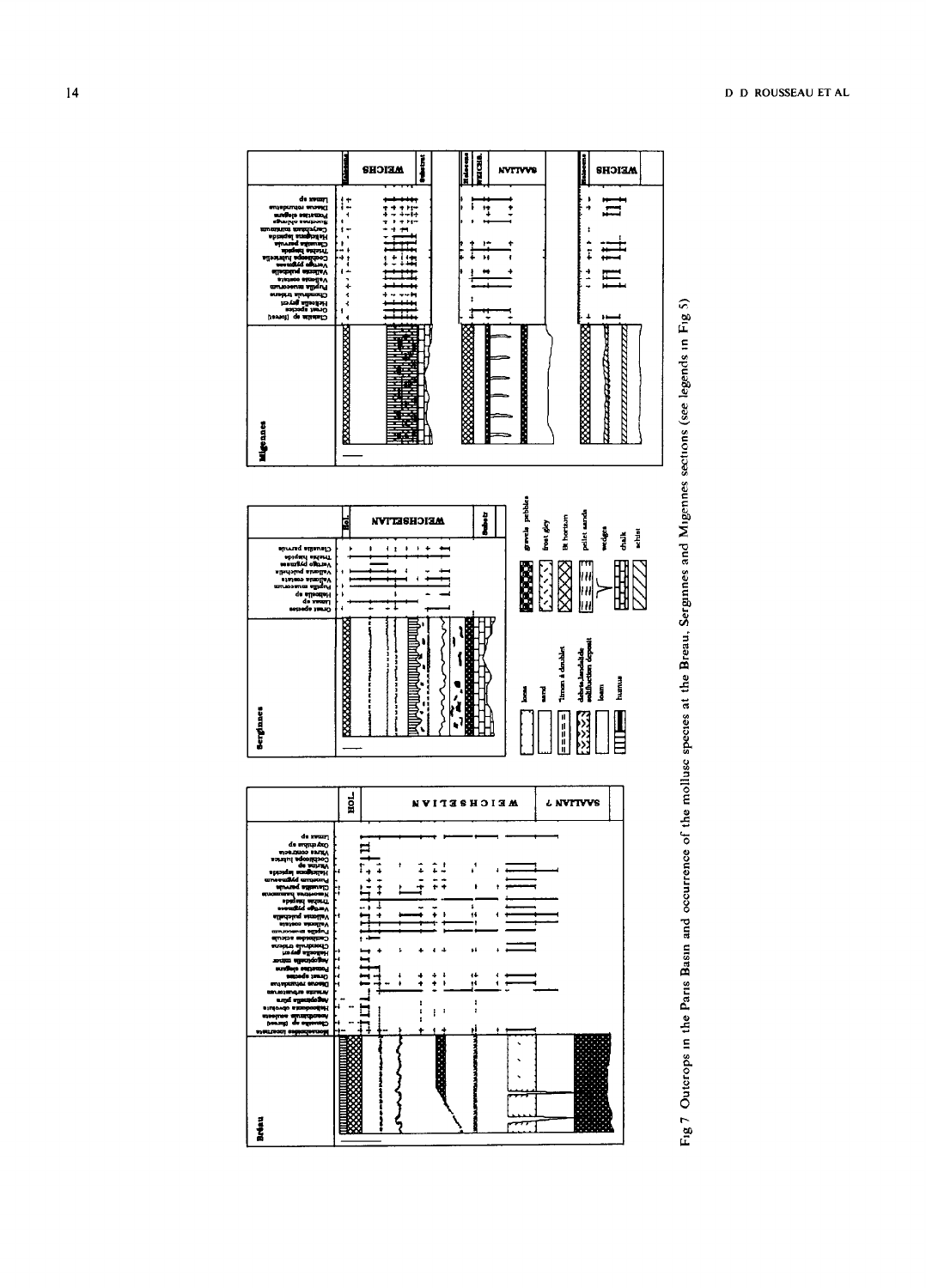(b) Roumare (Fig 4, 6) is a Weichselian section overlaying altered red clays The malacofauna is only concentrated in pleniglacial levels and is composed by *Pupdla muscorum* 

(c) Épouville (Fig 4, 6) was investigated by C Lechevalher Above a gravel nappe is a red loam overlaid with different loess ("limon à doublet") levels of Weichselian age The pleniglacial fauna is composed by *Pupilla muscorum*, *Trichia hispida*, *Succmea oblonga* and few *Ltmax* sp

(d) Caen (Fig 4), during the building of the new railway station, a Weichselian loess has provided a plemglacial fauna which is only composed by *Succmea oblonga* 

(e) Bréau (Fig 4, 7) Above a periglacial alluvial nappe lays an humiferous complex, a lower loess and a upper loam The pleniglacial fauna is mainly composed by Pupilla muscorum and Trichia hispida

(f) Serginnes (Fig 4, 7) Once more these deposits have a Welchsehan age The sequence is similar to the previous one The malacofauna is richer as *Vertzgo pygmaea, Vallonla costata* are present among *Pupilla muscorum* and *Trichia hzsptda* individuals

(g) Mlgennes and Champley (Fig 4, 7) The outcrops are located in the valley of Yonne river Several sections have been studied corresponding to Welchsehan and at the basis Saahan slope deposits Pleniglacial faunas occur which are mainly composed by *Pupilla muscorum* and *Trichia*  $h$ *spida* 

In Normandy, Weichselian deposits Mesnil-Esnard, Épouville, Roumare, Caen (only *Succinea oblonga)* yield always the same associations, poor in species

The north of France also provides loam or loess sections where occur molluscan faunas

(a) Elnes and Samette (Fig 4, 8) were investigated by Boutry et al (1968) In Weichselan deposits, a loam overlays altered gravels and has been attributed to the basis of the Weichsellan pleniglacial As previously mentioned the malacofauna is mainly composed by *Puptlla muscorum, Trichia hispida, Succinea oblonga* and few individuals of *Columella columella* have been recognized In the same way this composition recalls the Bréhat and Portelet faunas

(b) Halhnes (Fig 4, 8) In Welchsehan deposits dated by radiometric measures (Tuffreau, 1987, Fagnart, 1988) and rodents (Chahne, pers comm, 1989), a loam has provided pleniglacial fauna where occurs abundantly *Pupdla alptcola* On the contrary to the prewous sequence, no *Columella columella* occurs

(c) Sangatte (Fig 4, 8) At "Fond Plgnon", a new and more complete section of the Weichselian deposits of Sangatte has been observed (Antoine, 1989) From bottom to top, the succession is a chalk substratum, a slope deposit, a Bt horizon, an humiferous level, a lenticular basin of chalky mud provided molluscs and finally the present soil The molluscan fauna is typical of pleniglacial environment and is composed by *Pupllla muscorum* and *Trichia hispida* 

These new data come from sites which cover a large part of Northwestern Europe They prowde complementary elements which allow to compare more precisely the distribution of pleniglacial faunas in both western and central Europe and to determine stratigraphic interpretations

## **Stratigraphical implications**

The new data confirm the previous results between central and western Europe the pleniglaical faunas seem similar in western and in central Europe (Lozek, 1969, Puisségur, 1976) Westwards, the malacofaunas are poorer than eastwards in several outcrops in Normandy, for example, the association is exclusively composed by *Pupdla muscorum* Is this phenomena regular in time or are variations in the distribution able to be observed9

In this favorable context, the Achenhelm sequence appears as a key for biogeographical analysis (Rousseau, 1987) Its location in the loess belt is just at the boundary between the corridor expressed by the Scandlnawan ice cap and the Alpine glaciers to the east and the open plain in northern France and, Belgium to the west  $(Fig 4)$ The location of this site is also fundamental as the core of *Columella* and *Pupdla* faunas were In central Europe So the emigrations of these faunas if they reached the western European open mainland can easily be recognized in the Achenheim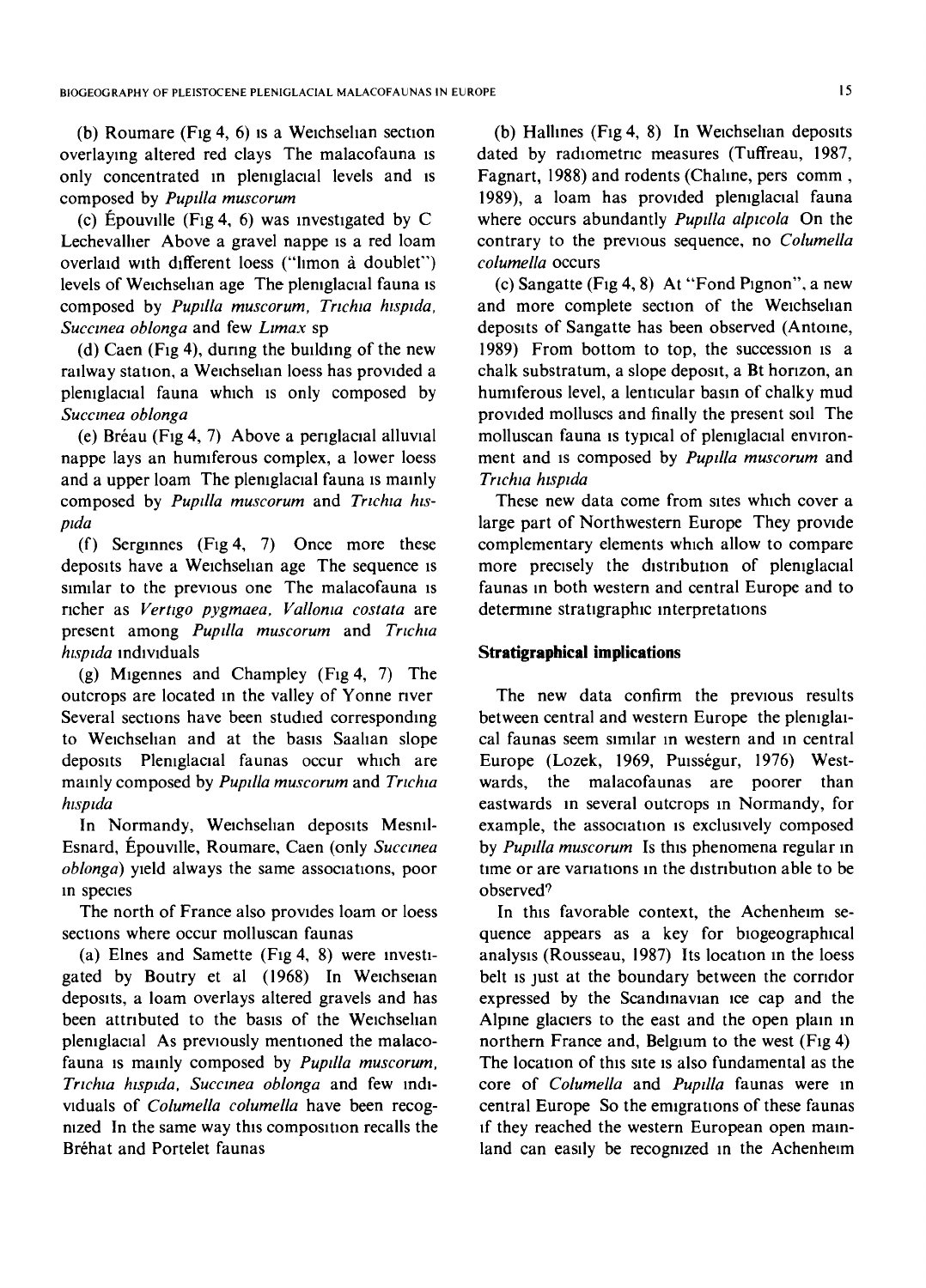



gravels, pebbles







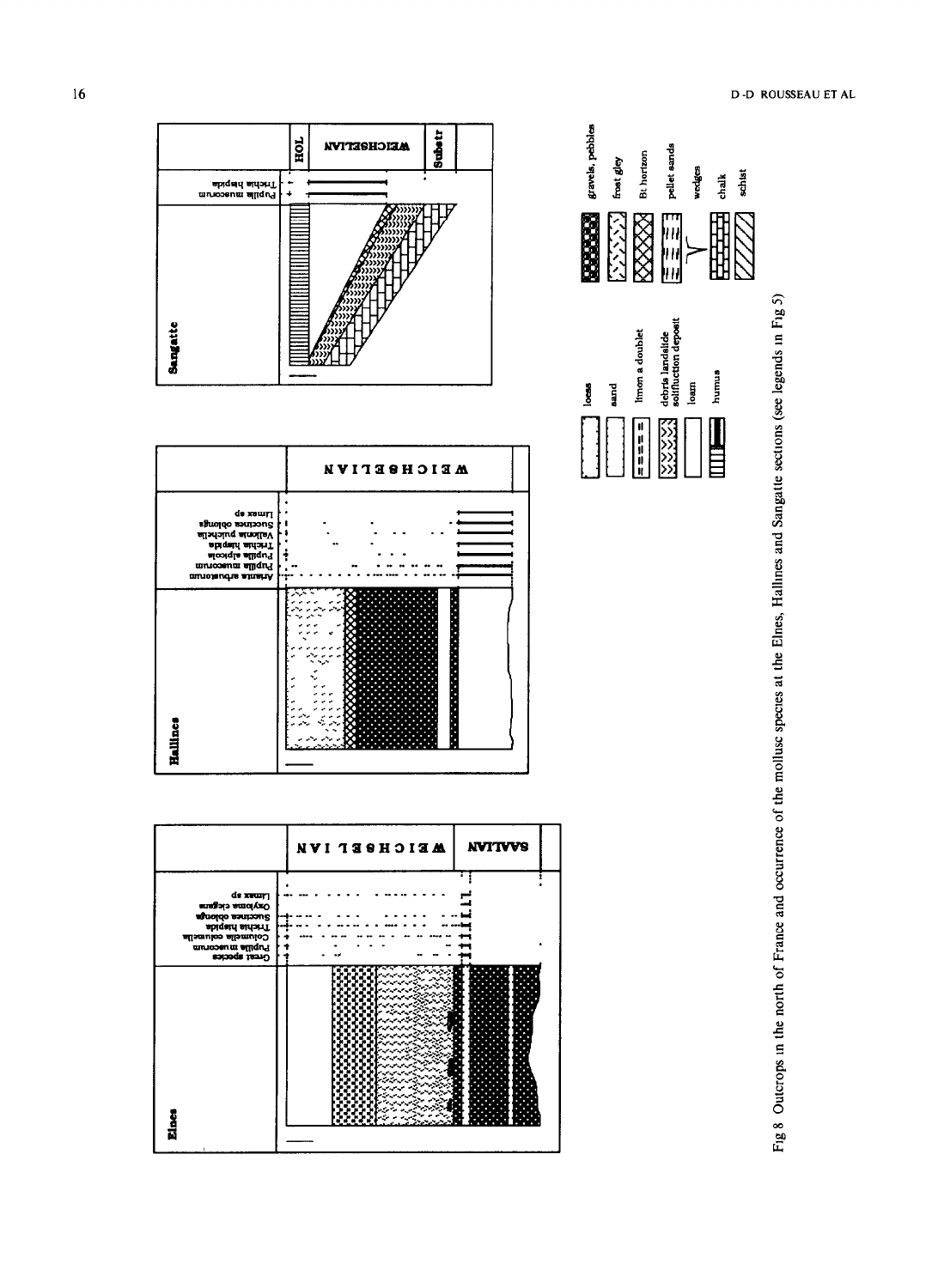record For comparison Cerveny Kopec is able to provide perfect data as several cycles are recorded

The last five climatic cycles *(sensu* Kukla, 1977) are preserved in the Achenheim deposits (Heim et al, 1982, Lautridou et al, 1983, 1985, Sommé et al, 1986, Rousseau. 1987) (Fig 9) The record is considered as being roughly continuous, especially for the last three cycles, each one containing various malacological associations Variations in pleniglacial faunas observed at Achenheim have been compared with those from Cerveny Kopec



Fig 9 Achenheim section and occurrence of *Pupdla loesswa* and *Vallonia tenuilabris* in the sequence  $I =$ loess  $2 =$ bedded formations (pellet sands)  $3 =$  humiferous soils  $4 =$  Bt horizon  $5 =$ colluvium  $6 =$ fluviatile sands of the Terrace sequence

which represents the reference sequence in central European loesses (Kukla 1977)

Up to cycles E and F (524,000-339,000 yr B P ), correlations are not possible between these two outcrops They belong to two different blogeographical domains The sedimentary facies are completely &fferent In Alsace, there is no typical loess as in Czechoslovakia, thus the pleniglacial faunas are not homologous (Fig 9)

In cycle D (339,000-245,000 yr B P) the sequences show several analogies In Achenhelm it begins with a pedocomplex followed by bedded pellet sands and then a typical loess, some of them corresponding to stratigraphic elements of the classical central European sequence bedded pellet sands overlaid by loess Also in the Achenheim sequence, the pleniglacial biome fauna is a *Pupilla* fauna where *P loesstca* is the fundamental element This occurrence has been recognized only in that stage in all the French sequences (Fig 9) In central Europe, the same malacological event, *Pupdla* fauna, occurs in a similar chronological place (Lozek, 1964, Kukla 1977) but this assemblage has been recognized in the following cycles

The pleniglacial biomes faunas of cycle C (245,000-128,000 yr B P ) are *Columella* faunas Among the species contributing to the association, *Vallonia tenuilabris* does not occur until the top of the Achenheim sequence contrary to central Europe (Fig 9) Nevertheless, the sedimentary sequence of this cycle is completely similar to its central European homologous The pedosedimentary balance sheet is the same flood loam, Bt horizon, humiferous brownish sod, marker, bedded pellet sands and loess

With the last cycle, corresponding to Eemian + Welchsehan (128,000-10,000 yr B P ), new conditions appear which imply differences between the two reference sections (Fig 9) If the new data of western Europe are integrated, a clear gradient of richness is observed from west to east In western countries *Columella columella* occurs only in protect sites (Bréhat, Jersey, North of France, Kent), the pleniglacial fauna is mainly composed by *Pupilla muscorum, Succinea oblonga* and *Trichia hispida* In Alsace, the pleniglacial fauna comprises *Columella columella,* some *Vertigo parcedentata, Pupdla alpwola, Pupdla muscorum, Trtchta htsptda*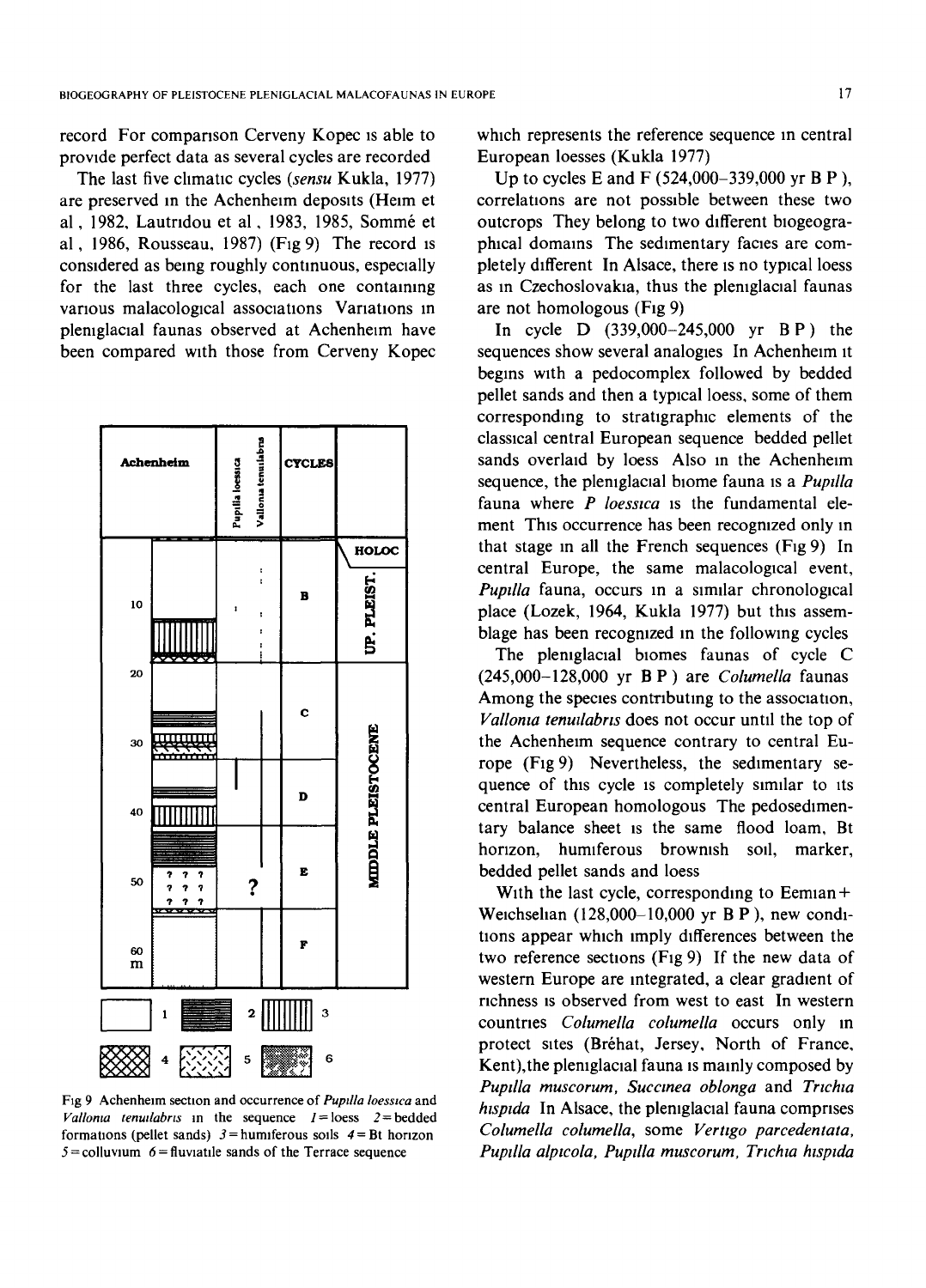

Fig 10 Schematic variations of western and eastern facies through the last four climatic cycles  $(A = Holocene, B = Weichselian)$ , *C-E*= Saahan s 1) Plemglacial malacofaunas (dotted areas) and sedimentary sequences variations are superimposed which determined the variations through time of the connection of Alsace to one or the other facies Proposal of the occurrence of two pluviometric inversions in response to the more or less importance of oceanic gradient versus continental one

and *Succmea oblonga* In central Europe, plemglacial faunas are represented by mainly *Columella* faunas with occurrence of some *Pupdla* faunas But among them, *Valloma tenudabrts* is not present in Alsace and In Western Europe while it still occurs in Central Europe until the Late Glacial (Krolopp, 1966, 1983, Horacek and Lozek, 1988) In the same way *Pupdla loesstca* still absent in the previous cycle does not occur in Alsace and Western Europe while Lozek notes also its occurrence in Czechoslovakia during the beginning of the Holocene The sedimentary evolution in Alsace also does not correspond to the classical succession determined m central Europe as discussed above Finally the direct possibilities of correlations by lithostratigraphy (facies, mark level) allow to group Alsace within the Northwestern European domain since the pleniglacial faunas are characterized by *Columella* fauna in all European deposits

In these conditions, the occurrence or the lack of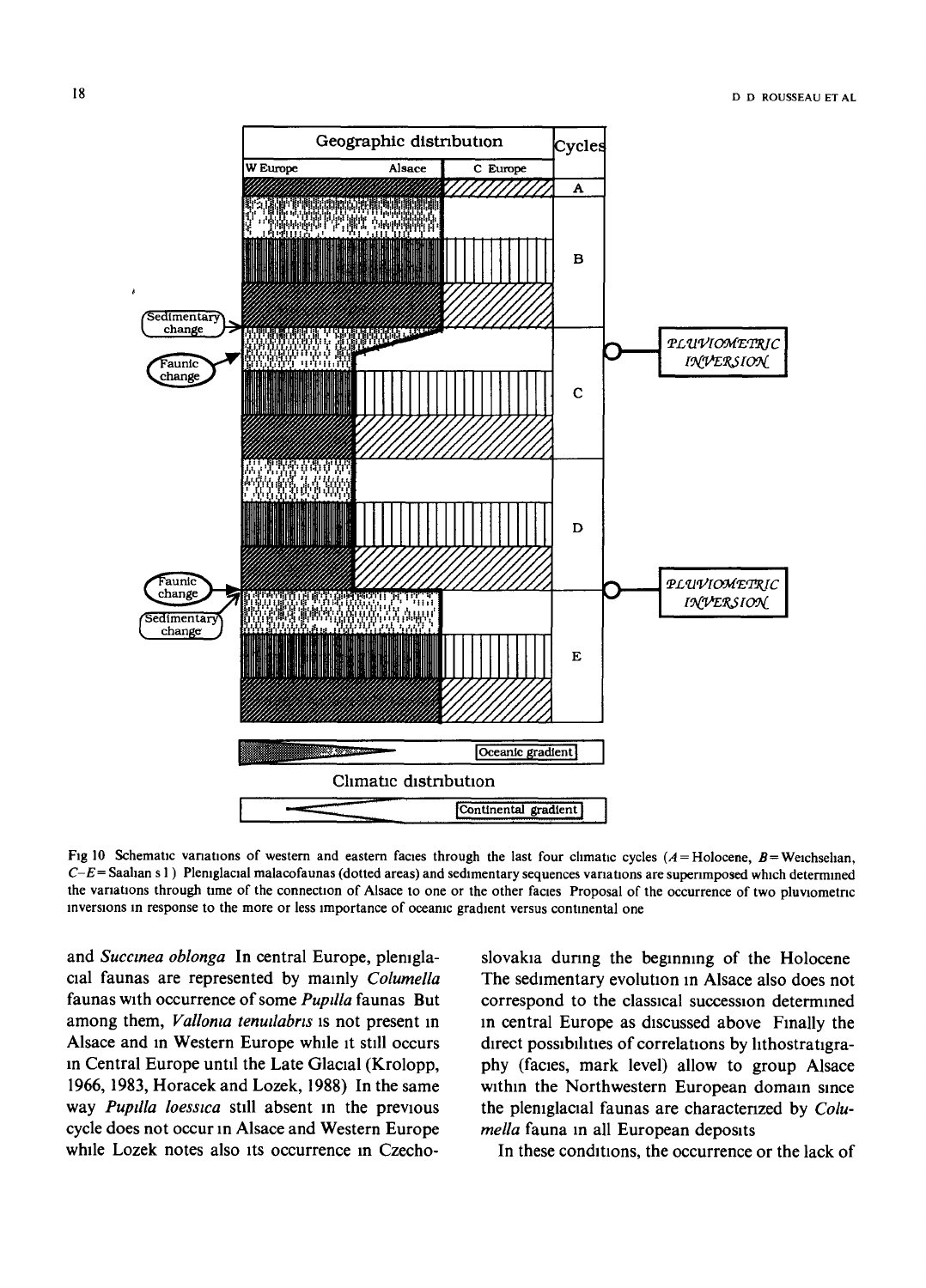*Pupdla loesstca* and *Vallonta tenudabrts* m the studied sections are connected with the climatic conditions which affected Europe and which implied fluctuations in the composition of the pleniglacial faunas In Northwestern Europe, Pu*ptlla loesswa* and *Vallona tenutlabrts* are never mentioned whde *Columella columella, Pupdla alplcola, Vertzgo parcedentata, Verttgo genestt* occurred These different conditions, connected with both the malacofaunas and the sedimentary sequences, imply that these two pleniglacial species are biogeographic indicators

Consequently two biogeographic domains are proposed with a varying extension during the Quaternary the Western and Central European domains Their limits are not always superimposable to the present ones following the climatic cycles, Alsace belongs to one or the other domain What does it mean and how can we characterize such a history? Is there any limiting factor which discriminate between these two domains?

#### **Proposal for a Climatic Sketch**

According to Berger's (1979, 1988) reconstructions, the general climate of the Last Pleniglacial time over the European loess belt can be assimilated to the present climate of the cold temperature latitudes temperature contrasts are important (cold and long winter followed by a short thermlc break corresponding to summer, temperatures higher than  $10^{\circ}$ C) and the pluviometric regime is continental, with distinctions between oceanic and continental facies with regards to the exposure of the country western or eastern maritime sides, continental interior, which constraint the pluwometric regime (Frécaut and Pagney, 1983)

The Weichselian, because many records are known from this period, is thus a privileged time to propose some hypothesis The rewew of the localities where cold climate molluscan faunas in western France and Britain are recorded shows that the tundra-like assemblage typified by *C columella* spread to the extreme western parts of the continent in sheltered site (Bréhat, Jersey, north of France, England) By comparison with central European faunas of the same type however, those of western Europe are impoverished in terms of species numbers leading to characterize the two different domains

Complementary explanations can be proposed for such impoverishment

First is the "peninsula" effect Faunas of peninsulas have always reduced numbers of species compared to the adjacent areas, due to ecological competition As determined prewously, the cores of the area of *Columella* and *Pupdla* fauna were m central Europe In this case, the western France and southeast Britain loess deposits, limited by the Atlantic Ocean to the west and by polar desert to the north, can be considered being at the outer limit of the distribution area of these biomes with a corresponding reduction in the numbers of the species m the fauna But among the loess belt, a particular area has been characterized which constitutes a marginal zone which represents the so-called "damp loess landscape" of Fink (1965), of which the malacofauna was characterized by Lozek (1965), and which is usually characterized by a fauna poor in species (Rousseau and Keen, 1989) The loess occurrence of Brittany and the Channel Islands are also located m such a marginal zone

What are possibly the climatic implications? From Lozek (1968) and Kukla's (1977) investigations, loesses of the European belt originated under continental, cold, climatic conditions, at a mean annual temperature of about  $-3$ °C to  $-2$ °C rising m the warmest phases toward 0°C The weather had a tranqud annual course A long, severe, but relatively dry wmter was succeeded by a humid and fairly warm period that became summer (July averaged more than  $10^{\circ}$ C, probably about  $15^{\circ}$ C) then a dry period persisted until winter In fact these interpretations only concern central Europe and consequently cannot be stnctly apphed to all European areas according to its geographical complexity Consequently, according to causal ecological blogeography as exposed m the first part of this paper, malacological results need to be confronted with data provided by other studies

## *(a) Fwld analyses*

Lautridou's (1985) investigations in Normandy and Brittany determined that, for the last climatic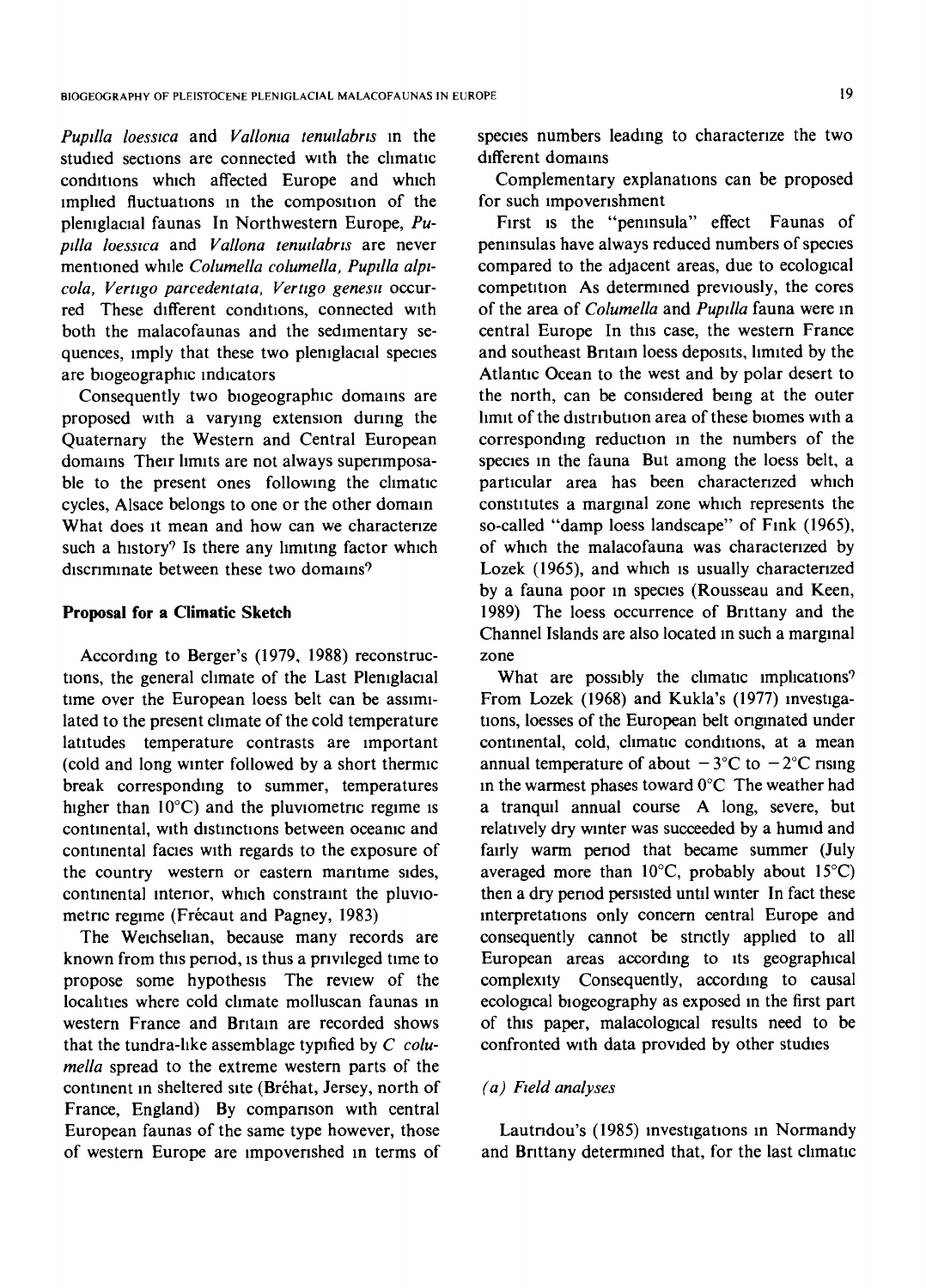cycle, westerly winds greatly contributed to loess sedimentation in this country and he concluded to moist, cloudy summers during the pleniglacial period Also Lautridou and Sommé's (1981) investigations concerning Ice-wedges prowde that the deep continuous permafrost during the Welchsel glacial age was located in western Europe Pursueing this research, Van Vliet-Lanoé (1988) has specially investigated the Weichselian European permafrost First of all she concludes that, taking into account her field experience in Arctic region, the physical limits available for the presenttime permafrost cannot be applied in the same terms for the last western European Pleniglacial She evokes relative moisture, low insolation to explain the occurrence of a continuous permafrost in this area (Van Vliet-Lanoé, 1988)

# *(b) Modelhng analyses*

Joussaume's results (1989) concerning the last glacial maximum ( $ie$  18,000 yr B P ) indicate the occurrences of (1) the strongest coohng m western Europe, (2) high precipitation during both winter and summer in western Europe according to strong westerly winds, and (3) a warming of central Europe

This also agrees with the proposed westerly circulation of Lautridou (1985) and the occurrence of a relative humidity for the elaboration of continuous permafrost for Van Vliet-Lanoé (1988) The direct implication is the occurrence of precipitation limiting the insolation, mainly in summer In this way the favorable period for vegetation and the development of land snarls was less favorable westwards than eastwards, with more precipitation so that a selection can be made among the tolerant cold species because moisture also contributed as a limiting factor to land snails (Rousseau, 1989) That is why *Vallonia tenuilabris* never occurs in western Europe

Thus the impoverishment of pleniglacial faunas from east to west, corresponds to an increasing atmospheric moisture Such a proposal corresponds, during glacial stages to the occurrence of an "oceanic" gradient over an area characterized by a continental facies of a "cold" temperate-latitude climate, according to Frécaut and Pagney (1983)

These interpretations and proposal for a climatic sketch determined by the confrontation of molluscs results against field and modelling analyses, concerns the last climatic cycle But during the course of the Quaternary, and more specially during the Middle and the Upper Pleistocene, *Vertzgo parcedentata, Puptlla loesstca, P alpwola*  or *Columella columella,* always present in central Europe up to the Late-Glacial, have a different distribution in western Europe

In this way, the faunal dynamics of the last Pleniglacial can be considered as a model which can be tested for a more long time extrapolation, I e the four last cycles, taking into account that m the Achenheim sequence, the analysis of the malacofauna has demonstrated that each climatic cycle has its own course and characteristics (Rousseau, 1987) That is why to test the European faunal dynamics over ancient cycles needs to consider both the occurrence of climatic events and the location of the analyzed loess sites, with regards to the southern limits of Scandinavian ice cap during the past climatic cycles Generally admitted in the literature, the Saahan s I ice caps had a greater expansion than the Weichselian ones Southwards the limits were, from maximum to minimum, Saahan s s (isotopic stage  $8 = \text{cycle } D$ ), Warthe (isotopic stage  $6=C$ ) and Weichselian (isotopic stages  $4,3,2=$  cycle B) During these glacial stages, ice-cap limits were closer in central Europe while great differences occur in western Europe In this case, the Achenheim sequence appears as a strategic site for the well understandmg of European Quaternary

Between cycles C and B, a deviation characterlzes a faster response in the malacofauna than in the sedimentary sequence While the sedimentary sequence is maintained, biological remains strongly indicate changes which occur, at around 170,000 yr B P in the balance sheet between "oceanic" and contmenal gradients (Rousseau and Puisségur, 1990) New conditions occur which allow oceamc facies to reach Alsace (Fig 10) This interpretation is in agreement with respective limits of the Scandinavian ice cap during these two climatic cycles Biogeographical analysis indicates that after the first 10,000 yr B P of stage 6 course, assemblages record changes in their composition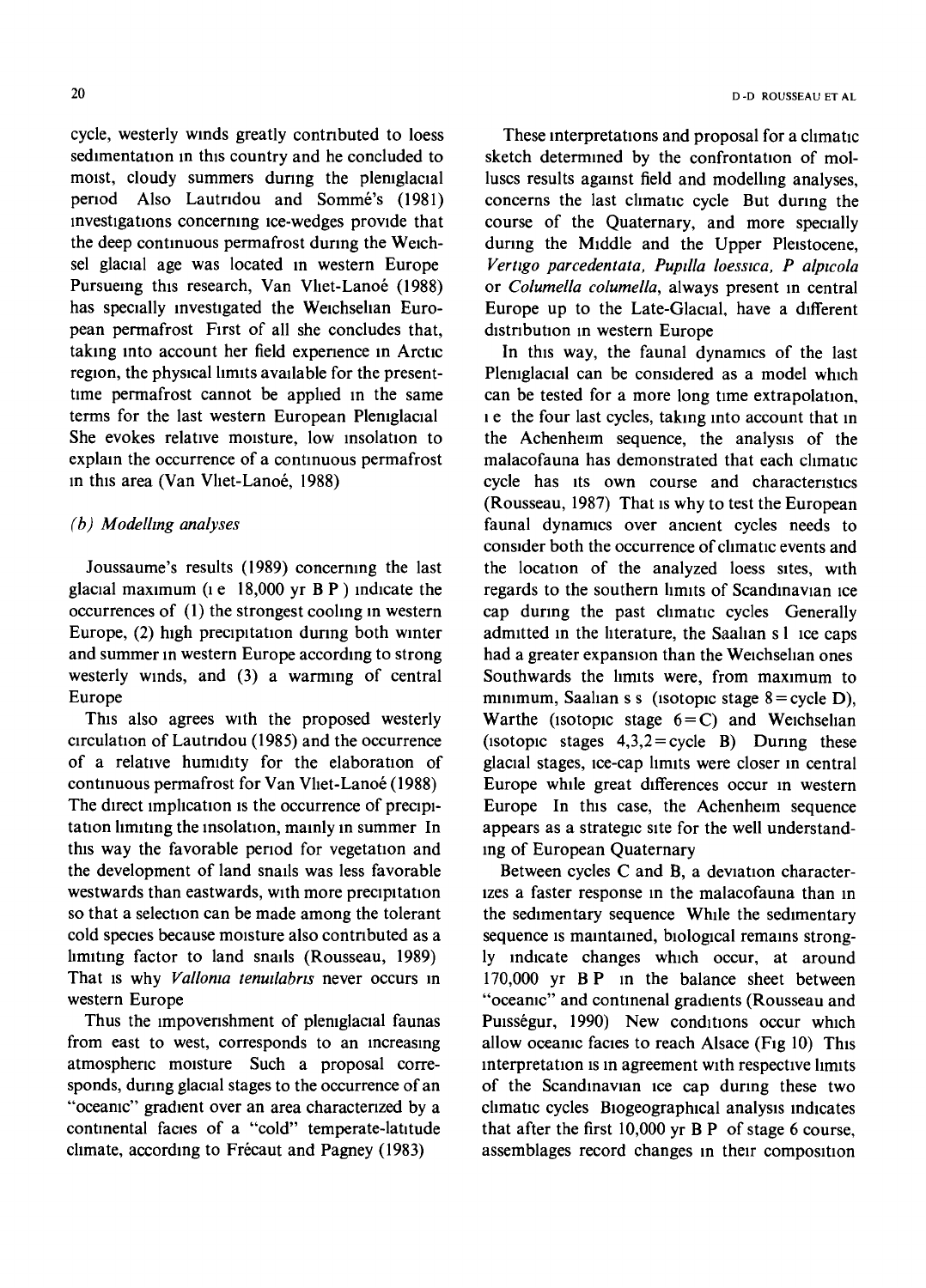(Rousseau, in press) Also the paleoecologlc analysis of Achenheim molluscs indicates that the maximum recorded cooling occurs during stages 2 and 8 (Rousseau, 1987) This does not correspond with the observed extension of the ice caps Nevertheless the use of the last glacial model, previously extrapolated, leads to propose an increased precipitation, mainly in summer between 170 and 128,000 yr B P in stage 6 If precipitation became more important over an always cold continent, ice attack during summer was greatly reduced and consequently ice growth could pursue

So the extension of the ice cap was stronger, in western Europe, during stage 6 than during stage 2 because of Important precipitation over this country

On the contrary, between cycles E and D, sedimentary and mollusc responses are contemporaneous because the central Europe domain spreads over Alsace indicating homogeneous climatic conditions This is a consequence of the great extension of the Scandinavian Ice cap over all of Europe during glacial stage of cycle D which consequently imposed that oceanic facies could not reach Alsace (Fig 10)

#### **Conclusions**

Consequently to this review, European plemglacial faunas are not strictly identical from one cycle to another and from one part to another part of the distributional area of the biome (longitudinal variations) Their composition characterizes both local and global climatic conditions In this way they can also contribute to characterize stratigraphical events which represent the responses of the environment to climate In one site, a local ecostratigraphy can be proposed, based on the succession of the recognized blomes, which can be connected with a more general chronostratigraphy the interglacial-glacial cycles of Kukla or the  $^{18}$ O SPECMAP chronology

For a global ecological blogeography, at the European scale, fluctuations in differences between entities of expansion are significant to define biostratigraphic domains In this way the spatial factor is not a problem for ecostratigraphy

During cycle E, Alsace belongs to the west

European domain Dunng the following cycle D and first 10,000 yr B P of cycle C, this region belongs to the central European domain Finally after 170,000 yr B P and until the end of cycle C and cycle B Alsace is again connected with western domain

Two events can be determined with regards to this time evolution which occur dunng cycles C and D The first biologic event is the ubiquitous *Pupilla* biome fauna in all the area (Alsace + central Europe) during Pleniglacial of cycle D Some differences appear at the end of cycle C while globally the *Columella* blome fauna is distributed In all of this area These biologic events are underlined in cycle D by the occurrence of pure loess levels as in Alsace as in central Europe In cycle C the sedimentary sequence plays the same role Nevertheless,a slight discordance occurs which indicate that malacofaunas have immediately recorded a major event while the sedimentation yields it only in the following cycle These major events correspond to inversions in the pluvlometnc regime in Alsace through time during cycles E and B on oceanic facies and dunng cycles C and D a continental facies

The modifications in both the distribution of the pleniglacial faunas and the sedimentary sequences give to Alsace a privileged position for Quaternary climatic studies by its intermediary position between northwestern Europe and central Europe as this is the case today

In fact, if pleniglacial biome occurrence is primarily due to decreased temperature, a factor always evoked in the hterature, important variations in the pleniglacial assemblages are due to different pluviometric regimes over the area where they lived

# **Acknowledgements**

Thanks are due to J L Monnier, P Antoine, C Lechevalher for sending us samples for malacologlcal investigations and to Beatrice Bernard for English help This is a contribution to the URA 157 research program on paleocommunities DDR was supported by CNRS the Czech Academy of Sciences, the Polish Academy of Sciences and by the PNEDC (Programme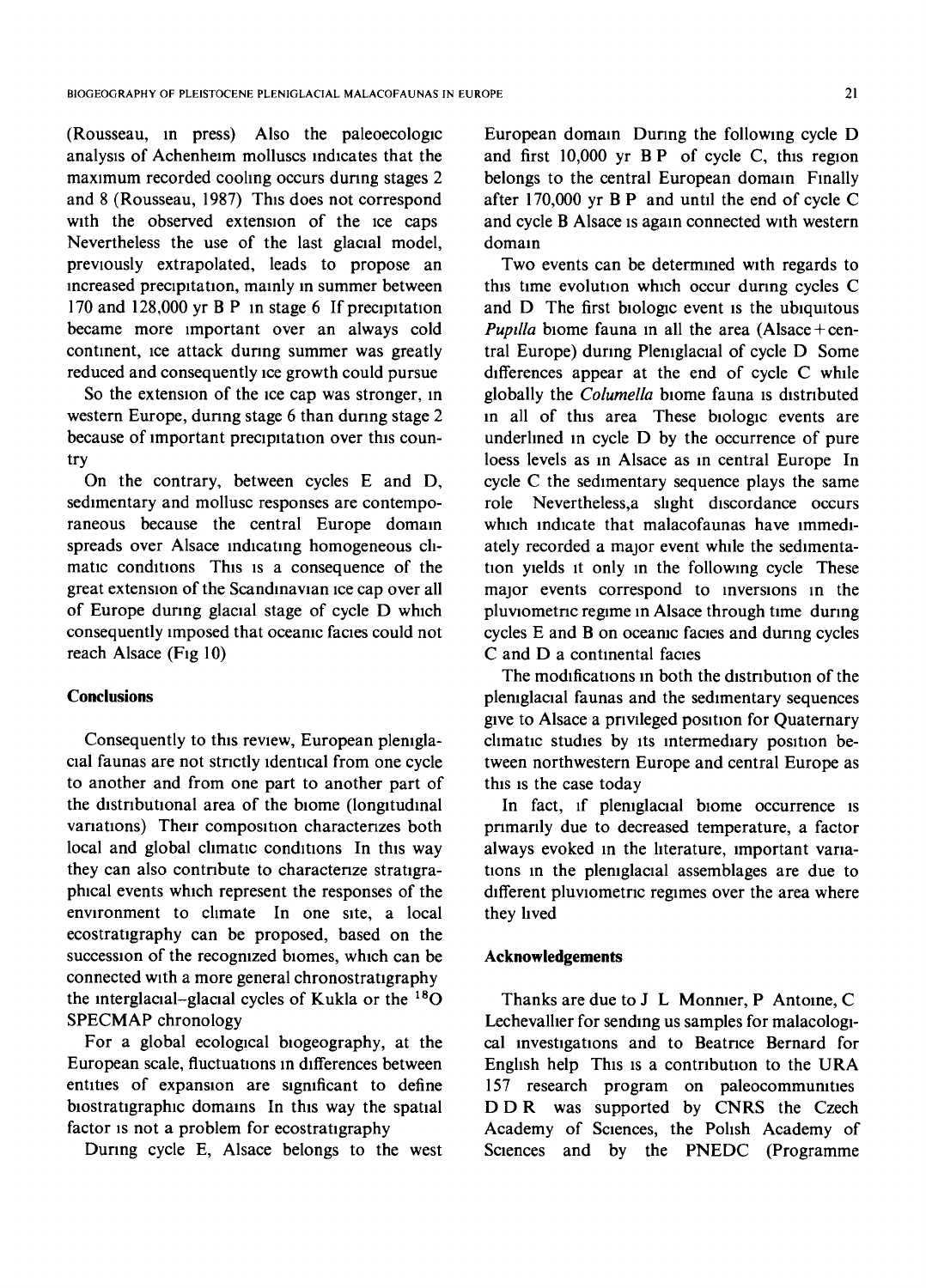National d'Etudes de la Dynamique du Climat, thème Paléoclimatologie)

#### **References**

- Alexandrowicz, S W, 1986 Molluscan assemblages from a loess profile at Odonow (Malopolska Upland) Biul Peryglaz, 31 7-15
- Antoine, P, 1989 Stratigraphie des formations pleistocenes de Sangatte (Pas-de-Calais), d'apres les premiers travaux du tunnel sous la Manche Bull Assoc Fr Etud Quat, 37  $5 - 17$
- Berger, A, 1979 Insolation signatures of Quaternary climatic changes Nuova Cimento, 2 63-87
- Berger, A, 1988 Milankovitch theory and climate Rev Geophys, 26 624-657
- Boutry, J., Dolle, P. and Tieghem, G., 1968 Quelques précisions sur le Quaternaire des carrieres d'Elnes et d'Hallines Ann Soc Geol Nord, 88 173-178
- Braque, R, 1988 Biogeographie des continents Masson, Paris,  $470<sub>po</sub>$
- Brunnacker, K, Heller, K and Lozek, V, 1971 Beitrage zur Stratigraphie des Quartar-Profils von Karlich am Mittelrhein Mz Naturw Arch, 10 77-100
- Brunnacker, K., Lohr, H., Boenick, W., Puissegur, J. J. and Poplin, F, 1975 Quartar-Aufschlusse bei Ariendorf am unteren Mittelrhein Mz Naturw Arch, 14 93-141
- Chaline, J., 1972 Les rongeurs du Pleistocene moyen et superieur de France Cah Paleontol CNRS, Paris, 410 p
- Clements, F E, 1949 Dynamics of the Vegetation Wilson, New York, NY, 296 pp
- Cohmap Members, 1988 Climatic changes of the last 18,000 years observations and model simulations Science, 241 1043-1052
- Croizat, L, 1958 Panbiogeography or an Introductory Synthesis of Zoogeography, Phytogeography and Geology Published by the author, Caracas, vol 1, 1018 pp, vol 2, 1731 pp
- Fagnart, J P, 1988 Les industries lithiques du Paleolithique superieur dans le Nord de la France Rev Arch Picardie,  $153<sub>po</sub>$
- Fink, J, 1965 The Pleistocene of Eastern Austria Geol Soc Am Spec Pap, 84 179-199
- Frecaut, R and Pagney, P, 1983 Dynamique des Climats et de l'Ecoulement Fluvial Masson, Paris, 239 pp
- Fuhrmann, R, 1973 Die spatweichselglaziale und holozane Molluskenfauna Mittelund Westsachsens Freiberger Forsch  $-H$ , C, 278  $1-121$
- Hedberg, H D (Editor), 1976 International Stratigraphic Guide A Guide to Stratigraphic Classification, Terminology and Procedure Wiley, New York, N Y, 200 pp
- Horacek, I and Lozek, V, 1988 Palaeozoology and the Mid-European Quaternary past scope of the approach and selected results Academia, 98 3-102
- Joussaume, S, 1989 Simulations du climat du dernier maximum glaciaire a l'aide d'un modele de circulation generale de l'atmosphere incluant une modelisation due cycle des isotopes de l'eau et des poussières d'origine désertique Thesis Univ Paris 6, 507 pp
- Keen, D H, 1978 The Pleistocene deposits of the Channel Islands Rep Inst Geol Sci, 78/26, 15 pp
- Kerney, M P, 1963 Late-glacial deposits on the Chalk of south-east England Philos Trans R Soc London, 246  $203 - 254$
- Kerney, M P, 1977 British Quaternary non-marine Mollusca a brief review In F W Shotton (Editor), British Quaternary studies Recent advances Clarendon Press, Oxford, pp  $31 - 42$
- Krassilov, V, 1974 Causal biostratigraphy Lethaia, 7  $173 - 179$
- Krolopp, E, 1966 A Mecsek hegyseg kornyéki loszképzodmenyek biosztratigrafiai vizsgalata (Biostratigraphic investigation of the loess formations in the environment of the Mecsek Mountains) Foldt Int Évi Jel 133-145
- Krolopp, E, 1983 Biostratigraphic division of Hungarian Pleistocene formations according to their molluscan fauna Acta Geol Hung, 26 69-82
- Kukla, G, 1977 Pleistocene land-sea correlations 1 Europe Earth-Sci Rev, 13 307-374
- Kutzbach, J E and Wright, H E, 1985 Simulation of the climate of 18,000 years BP results for the North American/North Atlantic/European sector and comparison with the geologic record of North America Quat Sci Rev, 4 147-187
- Lautridou, J P, 1985 Le cycle périglaciaire Pleistocene en Europe du Nord-Ouest et plus particulierement en Normandie Thesis Univ Caen, Cent Geomorphol Caen, 908 pp
- Lautridou, J P and Somme, J, 1981 L'extension des niveaux reperes periglaciaires a grandes fentes de gel de la stratigraphie du Pleistocene recent dans la France du Nord-Ouest Biul Pervglaz, 28 179-185
- Lautridou, J P, Monnier, J L, Morzadec-Kerfourn, M T, Somme, J and Tuffreau, A, 1983 Les subdivisions du Pleistocene de la France septentrionale stratigraphie et paleolithique In O Conchon and A Billard (Editors), Quaternary Glaciations in the Northern Hemisphere IGCP 73/1/24, Rep n°9, Sess Paris, pp 148-170
- Lautridou, J P, Somme, J, Heim, J, Maucorps, J, Puisségur, J J, Rousseau, D D, Thevenin, A and Van Vliet-Lanoe, B, 1986 Correlations entre sediments quaternaires continentaux et marins (littoraux et profonds) dans le domaine France septentrionale-Manche In O Conchon (Editor), Correlations entre sediments quaternaires continentaux et marins Rev Geol Dyn Geogr Phys, 27 (2) 105-112
- Lebret, P, Dumont, J L, Gaquerel, C, Huault, M F, Lautridou, J P, Le Coustumer, M N, Lefebvre, D, Levant, M, Masson, B and Puissegur, J J, 1984 Tancarville la haison Pléistocene moyen-Pleistocene superieur en Basse-Seine Bull Cent Geomorphol Caen, 29 63-83
- Lozek, V, 1964 Quartarmollusken der Tschechoslowaker Rozpr Ustred Ustavu Geol, 31 1-374
- Lozek, V, 1965 Das problem der Lossbildung und die Lossmollusken Eiszeitalter Ggw, 16 61-75
- Lozek, V, 1968 The loess environment in Central Europe In C S Schultz and J C Frye (Editors), Loess and Related Eolian Deposits of the World Proc 7th INQUA Congr Boulder 1965 Univ Nebraska Press, 12, pp 67-80
- Lozek, V, 1969 Le loess et les formations assimilees correlation entre l'Europe centrale et la France par les faunes